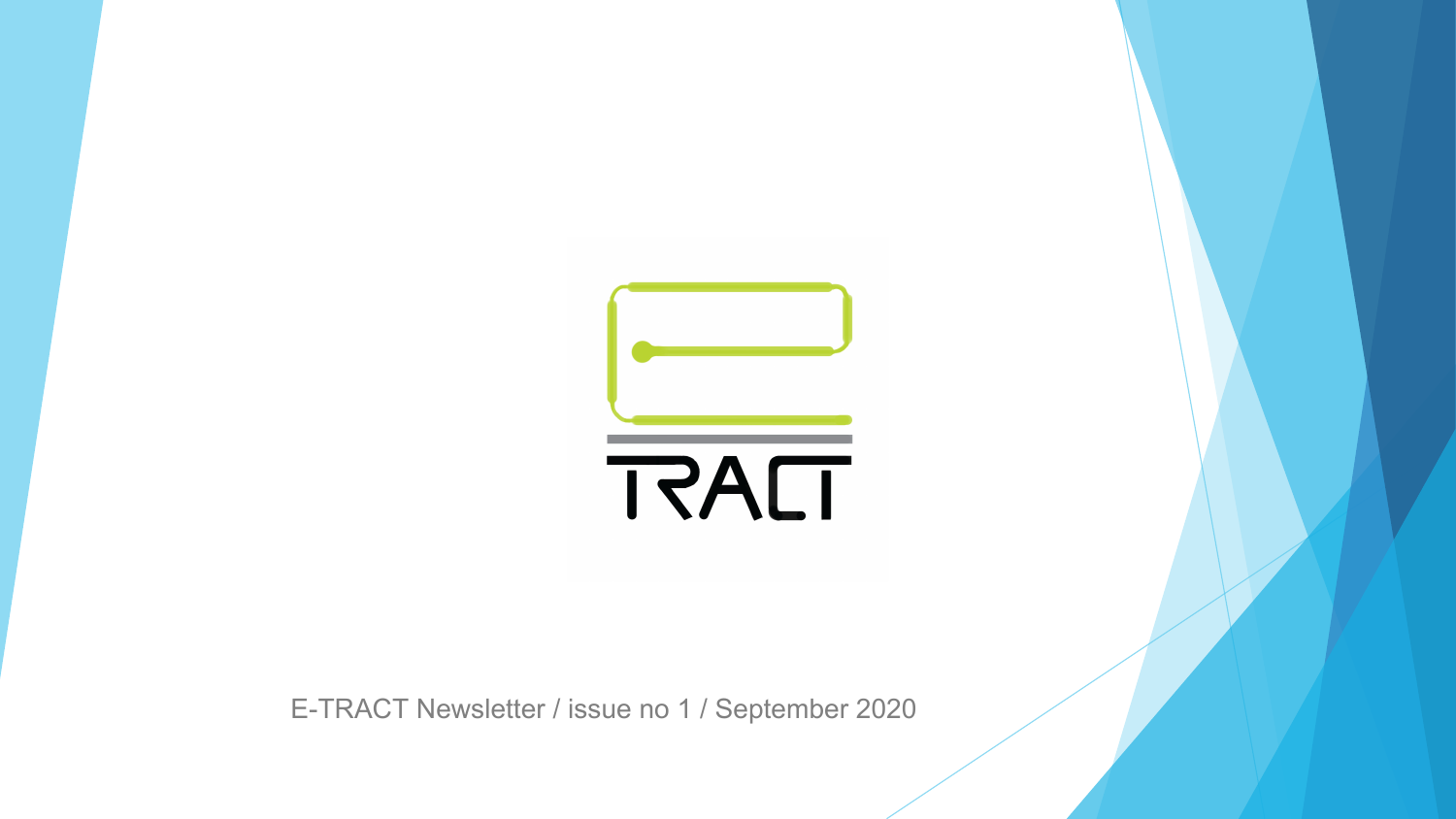# **Enjoy reading the E-TRACT newsletter!**

"E-TRACT" is a research innovation project funded under the Programme Electric Mobility Europe 2016 and coordinated by Mecaprom (Italy), and with the participation of 2 more partners from 2 European countries: Imecar (Turkey) and Bosmal (Poland).

The overall objective of the project is to contribute to the implementation of e-mobility (EM) in Europe by drastically improving the performances of e-buses, while at the same time reducing their costs, thus fostering the adoption of electrical solutions in public transport companies as a first application in the project.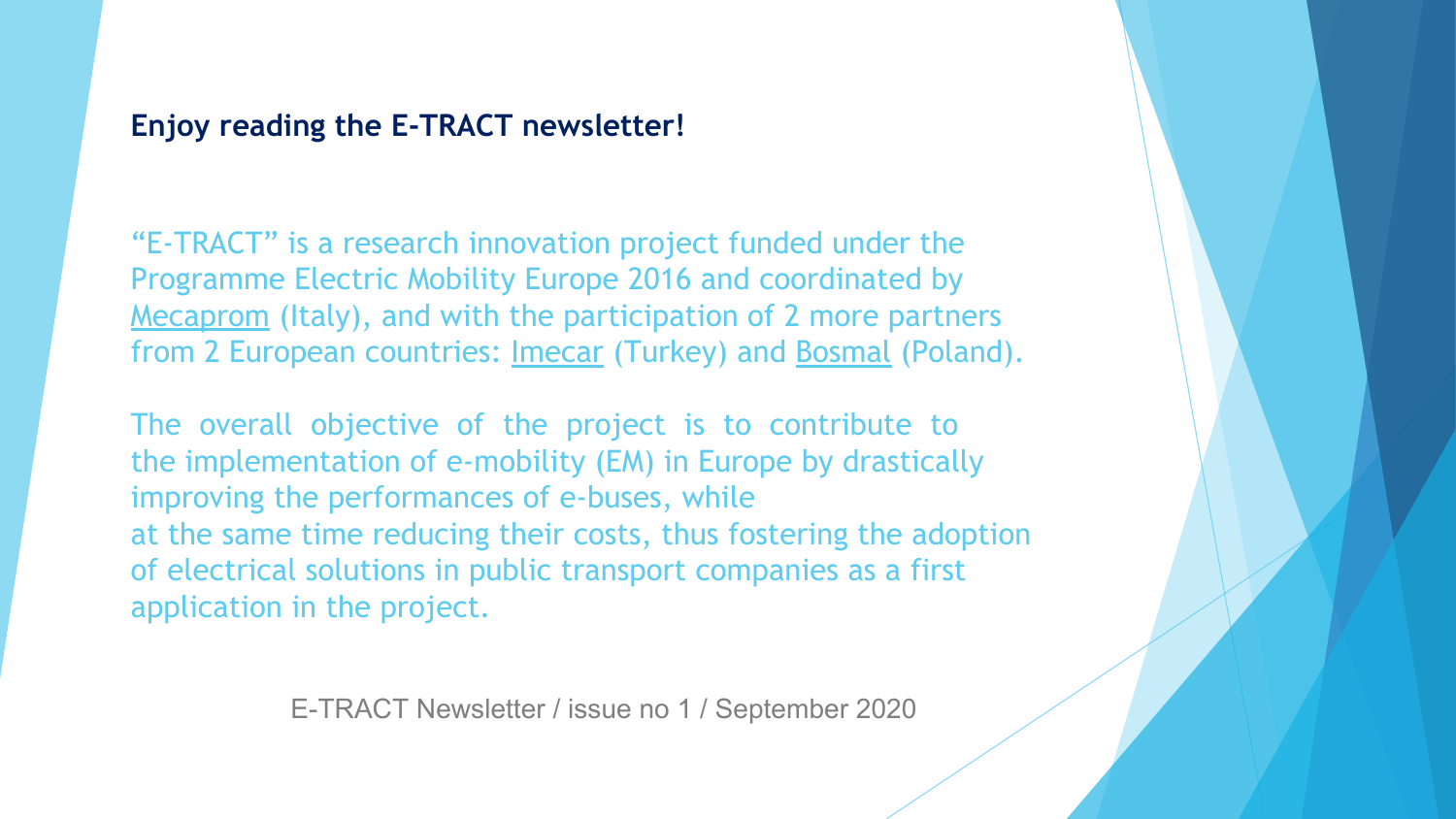### **News**

*Five additional months for E-TRACT project !*

The COVID-19 crisis has strongly impacted the automotive sectors. The E-TRACT team had to slow down its activities during the stay-at-home orders announced in Italy.

In line with the EMEurope funding programme decisions, as mutually agreed that the E-TRACT project's actions will take place until February 2021.

Five additional months to:

- Complete the demonstrator as prevented;
- A satisfactory completion of data analysis and LCA;
- Promotion of the project through the stakeholder.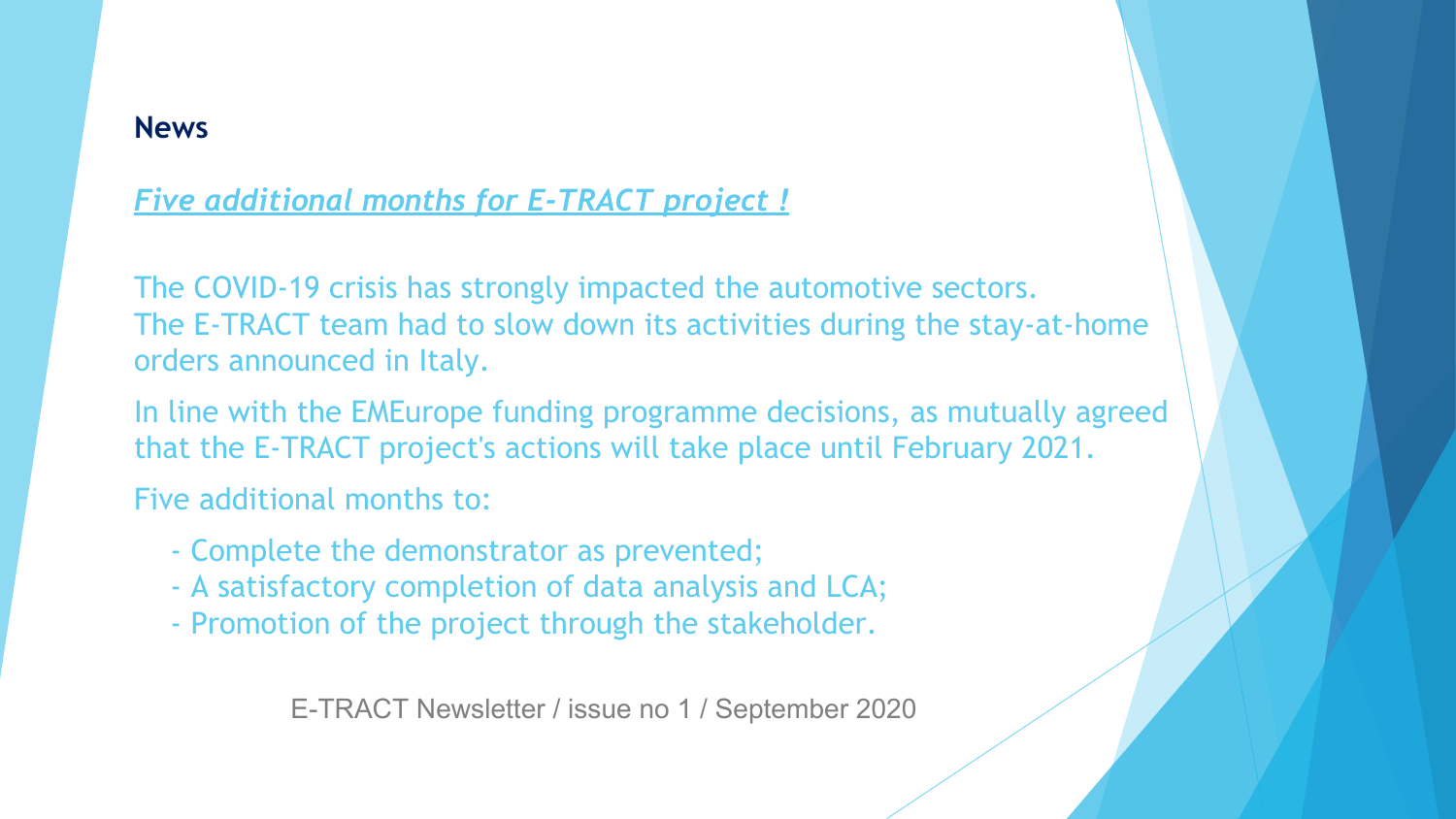#### **Events**



16. Sep 2020

**EMEurope R&I Projects Final Event** 

The EMEurope Research and Innovation Projects Final Event took place on 16 September 2020 as a virtual event.

The E-TRACT partners exposed a short presentation of the results gained in the project to all R&I project consortium.